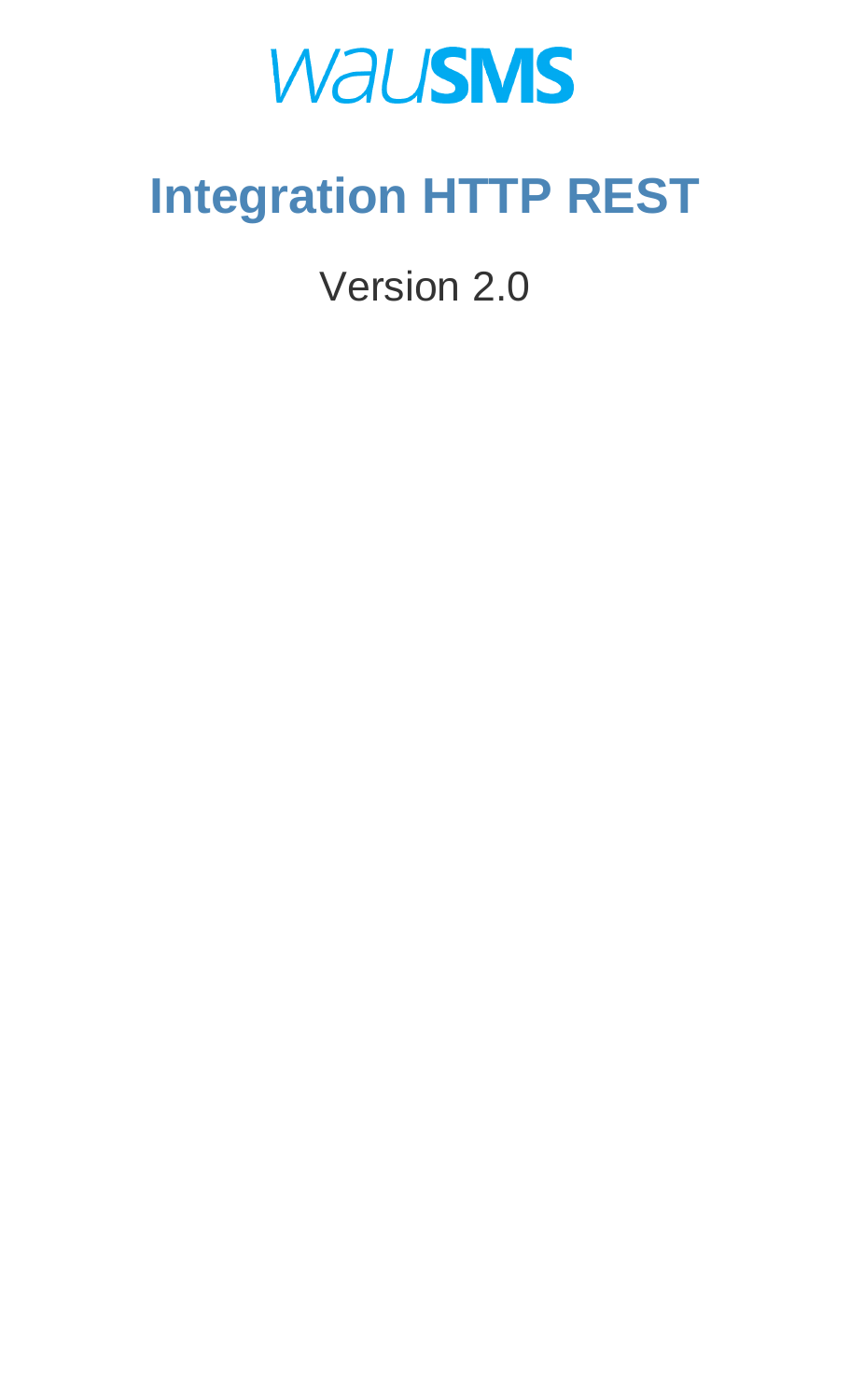| Example of PHP request             | Pag: $5$ |
|------------------------------------|----------|
| Response status codes              | Pag: $5$ |
| Appendix A: Receipt notifications  | Pag: 7   |
| Appendix B: Set of GSM7 characters | Pag: $9$ |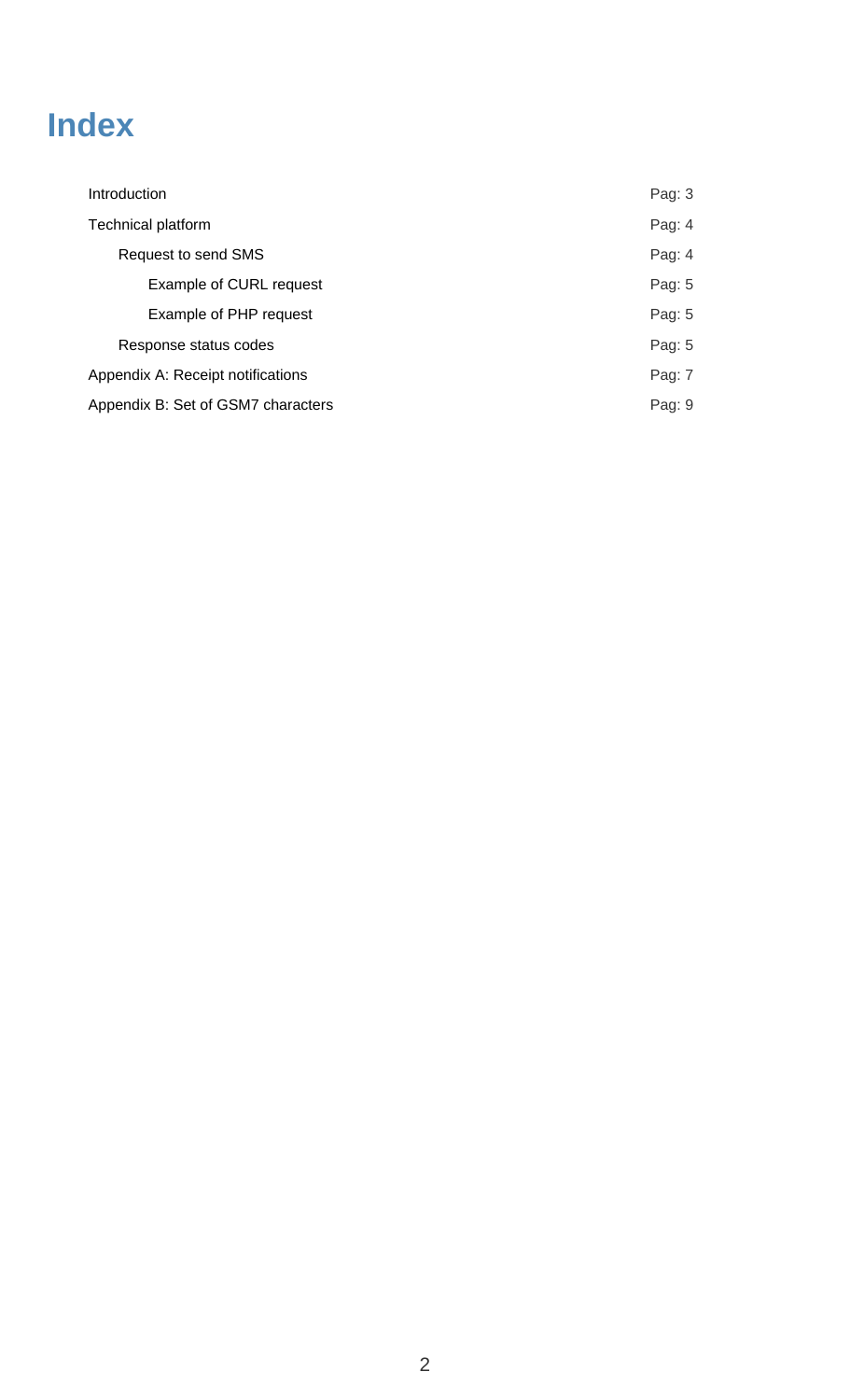## **Introduction**

REST Gateway platform allows users to send messages via HTTP or HTTPS in a simple and fast way. It can also send more than 500 messages in a single request. To access your statistics and invoicing data, Access to the website **WauSMS** with your user login.

This documentation describes the required and optional parameters to use all possibilities for sending SMS messages following the REST specifications. Both requests and responses are in JSON REST API format, making it easy to use the API with any programming language .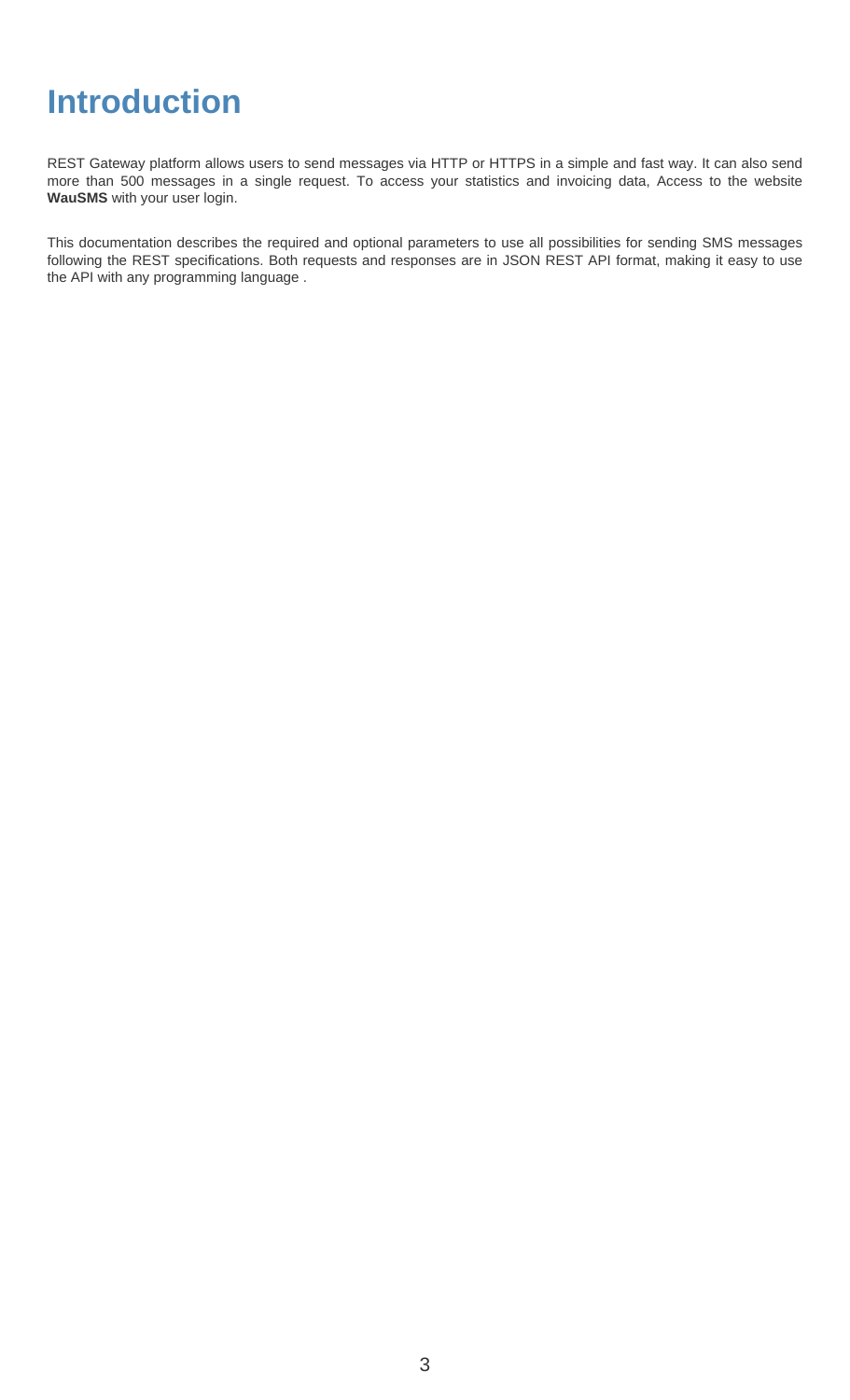## **TECHNICAL PLATFORM**

### **Request to send SMS**

Every request made must include in the header of the http request the client authentication. For this purpose it is used the basic access authentication of HTTP.

Combining the string "user password" and encoding it within base64 construct the authorization header. To this chain is prefixed the "Basic Authorization" chain

For example, for the user "myuser" and the password "mypass", the resulting header would be: **Authorization: Basic bWl1c2VyOm1pcGFzcw==**

The available configuration options, the URL that should be called, and the parameters supported will be detailed below.

To create the URL, the client must make a POST call to the following address: **https://dashboard.wausms.com/Api/rest/message**

#### **JSON request:**

Example of basic request: {"to":["34666555444"],"text": "text message","from":"msg"}

Possible parameters:

- **text:** Message of the text. At most you can have 160 characters if you do not specify that the message is multipart (see 'parts' parameter). The text must be encoded in UTF-8
- **to:** mobile phone number of the message recipient. You must include the prefix (e.g.: In Spain 34666666666). This field allows you to specify multiple recipients; this requires include all recipients into an array.
- **from:** Text Sender, this label will consist of 15 numbers or 11 alphanumeric.
- **coding (optional):** Los posibles valores son "gsm", "gsm-pt" y "utf-16". El valor por defecto es "gsm". The maximum number of characters for normal messages is 160 for the GSM7 encoding, 155 for the GSM-PT encoding and 70 for the UCS2 encoding (UTF16). The maximum number of characters for concatenated messages is 155 for the GSM7 encoding, 149 for the GSM-PT encoding and 67 for the UCS2 encoding (UTF16).
- **fSend (optional):** Date and time the message was sent. If you need to send scheduled messages, the date can be specified in the format YYYYmmddHHiiss (eg: 20130215142000 would be February 15th, 2013 at 14:20 UTC). The date must be specified in UTC time (GMT + 0). Shipments can not be scheduled later than 30 days. In case of an immediate sending, this parameter does not have to be specified.
- **parts (optional):** Indicates the maximum number of parts in which the message to be sent will be divided. This variable is set to 1 by default, so if it is not modified and a message over 160 characters for encoding 0 is sent, the message will fail. Keep in mind that concatenated messages can only be 153 characters per party and each part is billed as one sending. The server will only use the minimum necessary parts for sending text even if the specified number of parts is bigger than necessary. If the number of parts is less than that required for sending the text, the sending will fail with error 105.
- **trsec (optional):** Boolean type. With the "false" value the server does not change any character in the message; this is the default value. With the value "true", server handles to modify the common invalid characters in GSM7 to valid characters with the following translation table: "á"=>"a", "í"=>"i", "ó"=>"o", "ú"=>"u", "ç"=>"Ç", "Á"=>"A", "Í"=>"I", "Ó"=>"O", "Ú"=>"U", "À"=>"A", "È"=>"E", "Ì"=>"I", "Ò"=>"O", "Ù"=>"U", "o"=>"", "a"=>"", "Õ"=>"O", "õ"=>"o", "â"=>"a", "ê"=>"e", "î"=>"i", "ô"=>"o", "û"=>"u", "Â"=>"A", "Ê"=>"E", "Î"=>"I", "Ô"=>"O", "Û"=>"U", "ã"=>"a", "Ã"=>"A".
- **reference (optional):** Sending reference. If not specified, a reference will be generated automatically each month with the following nomenclature: API\_SMS\_yyyy\_mm where yyyy is the current year and mm the current month.
- **tags (optional):** Tags array. Eg: ["tag1","tag2"]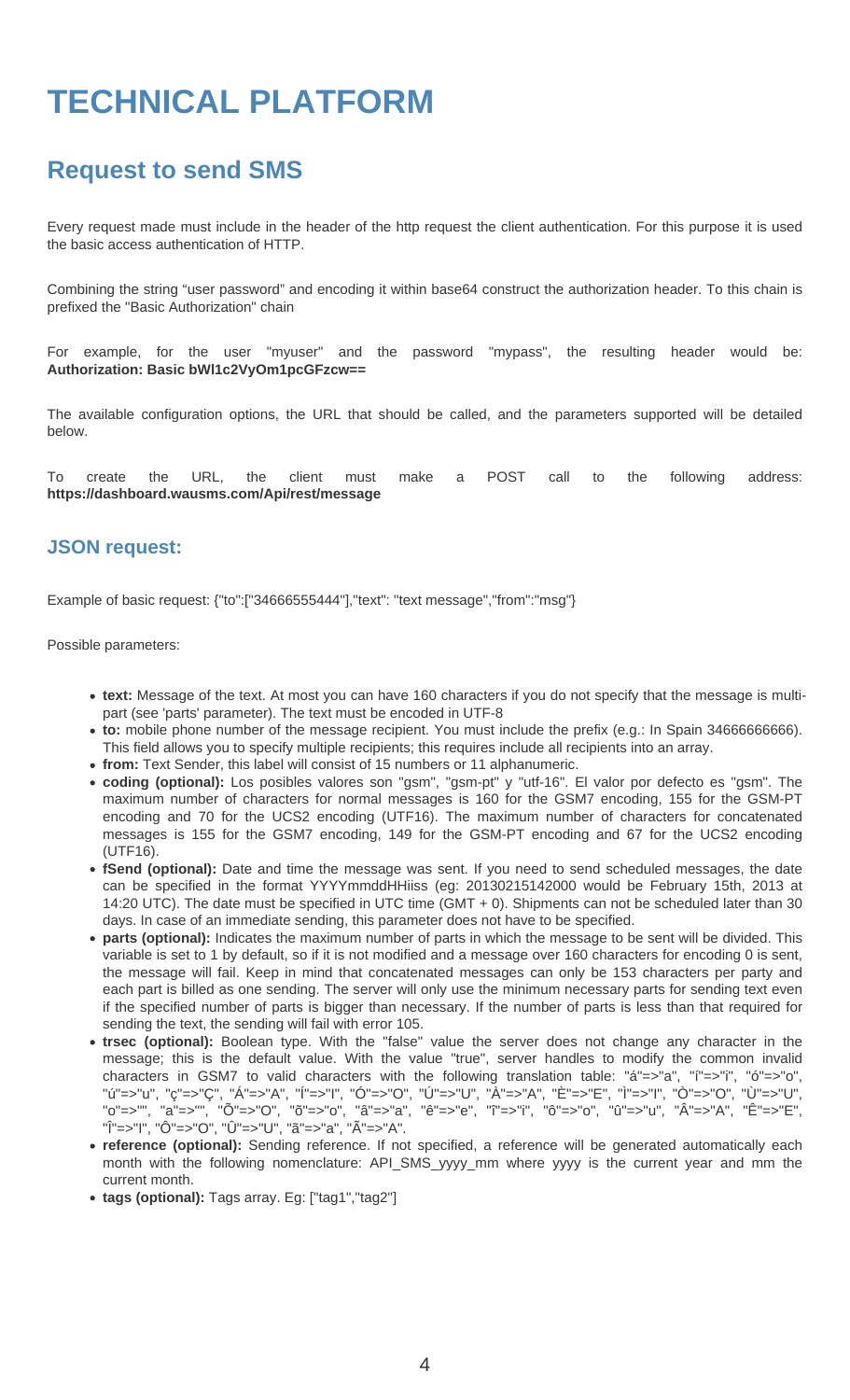#### **Example of CURL request:**

```
curl -X POST \
-H "Content-Type: application/json" \
-H "Accept: application/json" \
-H "Authorization: Basic bWl1c2VyOm1pcGFzcw==" \
-d "{\"to\":[\"34666555444\"],\"text\":\"text message\",\"from\":\"msg\"}" \
https://dashboard.wausms.com/Api/rest/message
```
#### **Example of PHP request:**

```
<?php
    $post['to'] = array('34666555444'); 
    $post['text'] = "text message"; 
    $post['from'] = "msg"; 
    $user ="miuser"; 
    $password = 'mipass'; 
    $ch = curl_init();
    curl_setopt($ch, CURLOPT_URL, "https://dashboard.wausms.com/Api/rest/message"); 
    curl_setopt($ch, CURLOPT_RETURNTRANSFER, 1); 
    curl_setopt($ch, CURLOPT_POST, 1); 
    curl_setopt($ch, CURLOPT_POSTFIELDS, json_encode($post)); 
    curl_setopt($ch, CURLOPT_HTTPHEADER, 
    array( 
        "Accept: application/json", 
        "Authorization: Basic ".base64_encode($user.":".$password)));
    $result = curl\_exec ($ch);
|?
```
The password (password) and the client code (username) will be provided by the company. It should be mentioned that in order to increase system security, the client must specify the IP from where it will connect, only sending from the IP specified by the client will be allowed.

#### **Response status codes**

The API REST can respond with the following HTTP states:

| State code | <b>Description</b>    | <b>Details</b>                                                                      |
|------------|-----------------------|-------------------------------------------------------------------------------------|
| 202        | Accepted              | The message has been accepted for processing                                        |
| 207        | Multi-status          | The message has been accepted for processing, but some<br>recipients are incorrect. |
| 400        | <b>Bad request</b>    | The request contains errors, the message has not been accepted                      |
| 401        | Unauthorized          | Failure client authentication                                                       |
| 402        | Payment required      | The client does not have enough credit                                              |
| 500        | Internal server error | The server has an internal error                                                    |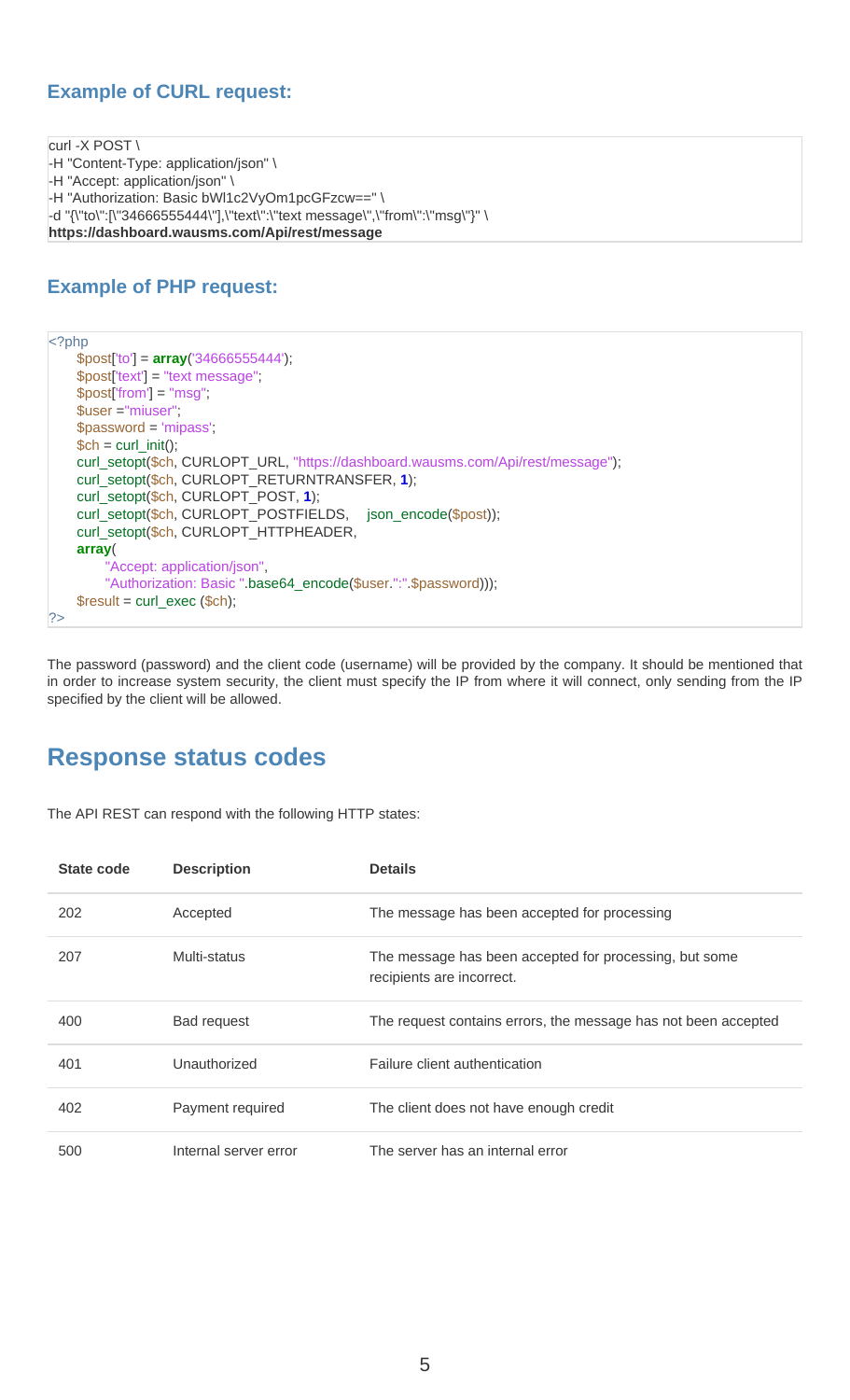In the body of the HTTP response a JSON is delivered with the result details; these are the possible answers:

#### **State code 202:**

[{"accepted":true,"to":"34666555444","id":"102648819"}]

#### **State code 207:**

[{"accepted":true,"to":"34666555444","id":"102648819"}]

#### **State code 202:**

[{"accepted":true,"to":"34626690739","id":"102648820"},{"accepted":false, "to":"34","error":{"code":102,"description":"No valid recipients"}}]

#### **State code 400:**

{"error":{"code":102,"description":"No valid recipients"}}

{"error":{"code":104,"description":"Text message missing"}}

{"error":{"code":105,"description":"Text message too long"}}

{"error":{"code":106,"description":"Sender missing"}}

{"error":{"code":107,"description":"Sender too long"}}

{"error":{"code":108,"description":"No valid Datetime for send"}}

{"error":{"code":109,"description":"Notification URL incorrect"}}

{"error":{"code":110,"description":"Exceeded maximum parts allowed or incorrect number of parts"}}

{"error":{"code":113,"description":"Invalid coding"}}

#### **State code 401:**

{"error":{"code":103,"description":"Username or password unknown"}} {"error":{"code":111,"description":"Not enough credits"}}

#### **State code 402:**

{"error":{"code":111,"description":"Not enough credits"}}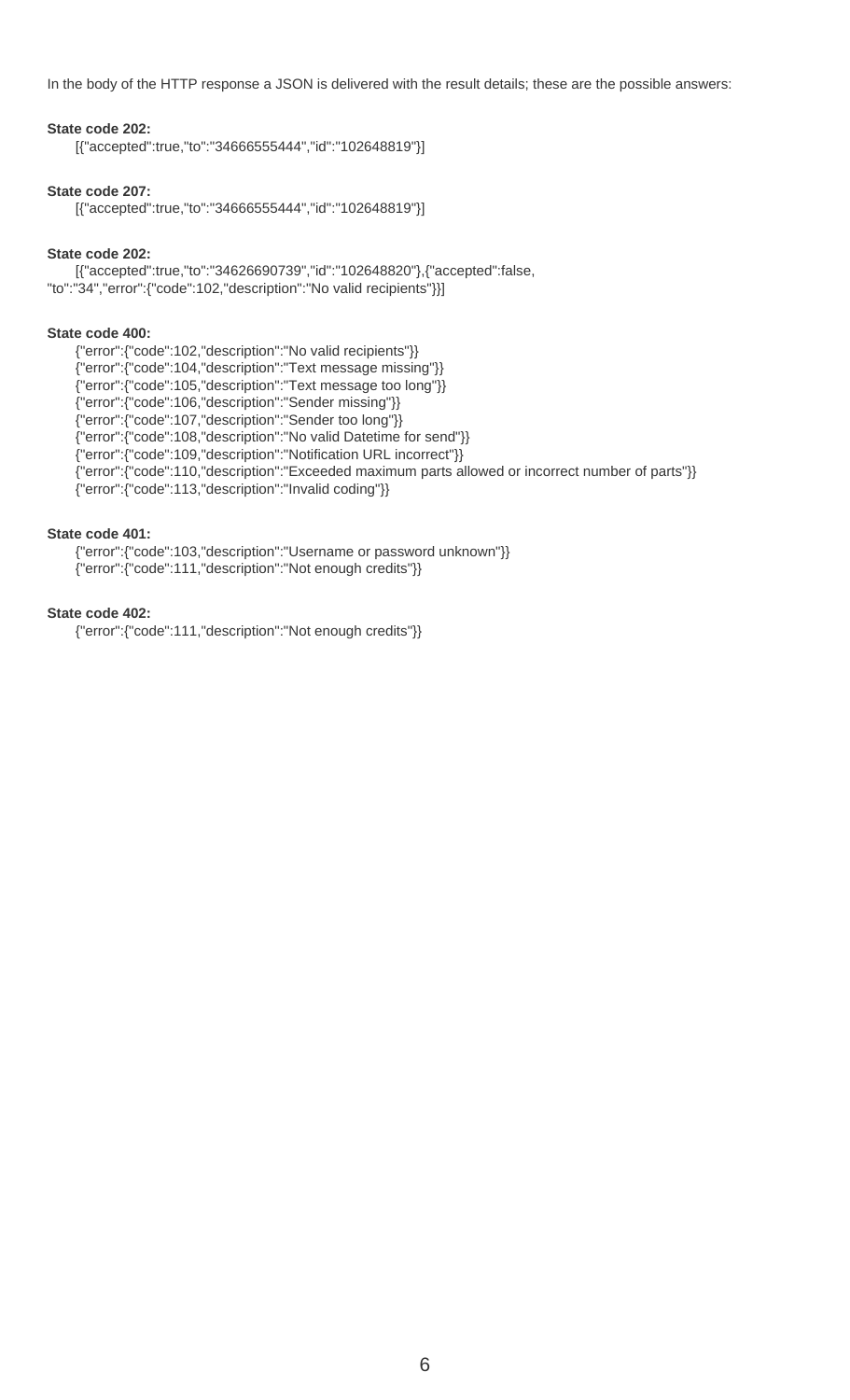## **Appendix A: Receipt notifications**

If you want to receive the dlrs in real time you must specify the variable "dlr-url" with the URL of the client where you want the status of the sending to be notified.

The operation consists in specifying the URL where you want to make a request to our server for each http request when a notification from the operator is received. To do this the client must have an http server able to receive such notifications.

Our server will send the variables by the GET method as the client wants. To do that in the URL that you send us, you have to put the variable name followed by an escape character that will contain the value, the escape characters have the form of the "%" character followed by a letter. This would be a URL example: **http://mi.server.com/notifica.php?remitente=%p&tel=%P&estado=%d**

These are the defined escape characters:

- **%i** Identifier of **WauSMS** that was delivered when the sending was done.
- **%d** Value of the receipt notification.
- **%p** The sender of the SMS.
- **%P** The phone number of the SMS receiver.
- **%t** Date of message sending in "YYYY-MM-DD HH: MM" format, eg, "1999-09-21 14:18".
- **%c** cost of message.
- **%s** status (REJECTD, DELIVRD, EXPIRED, DELETED, UNDELIV, ACCEPTD, UNKNOWN, RECEIVED).
- **%y** dlr date of the message with "YYYY-MM-DD HH:MM" format, ex. "2020-09-21 14:19".
- **%n** part number (concatenated messages).

The %d value will return the final state of sending to us, the possible values are:

- **1:** Message is delivered to destination.
- **2:** The message could not be delivered to the recipient.
- **4:** The message was delivered to the SMSC, it is an intermediate notification, not an end result
- **16:** It could not be delivered to the ending operator

To better explain the process, an example of how the sending of an sms and the receipt notification will happen is provided below.

Firstly, send the sms with the dlr-url variable to indicate the URL where you want to receive the sending notification. We will add this URL to our dispatch identifier to identify it clearly when we receive it. The final url for the notification would be: **http://mi.server.com/notifica.php?idenvio=123&remitente=%p&tel=%P&estado=%d**

#### **Example of CURL request:**

```
curl -X POST \
-H "Content-Type: application/json" \
-H "Accept: application/json" \
-H "Authorization: Basic bWl1c2VyOm1pcGFzcw==" \
-d "{\"to\":[\"34666555444\"],\"text\":\"message \",\"from\":\"msg\",\"dlr-
url\":\"http://mi.server.com/notifica.php?remitente=%p&tel=%P&estado=%d\"}" \
https://dashboard.wausms.com/Api/rest/message
```
#### **Example of PHP request:**

<?php

```
$post['to'] = array('34666555444'); 
$post['text'] = "text message"; 
$post['from'] = "msg"; 
$post['dlr-url'] = "http://mi.server.com/notifica.php?idenvio=7584&remitente=%p&tel=%P&estado=%d"; 
$user
```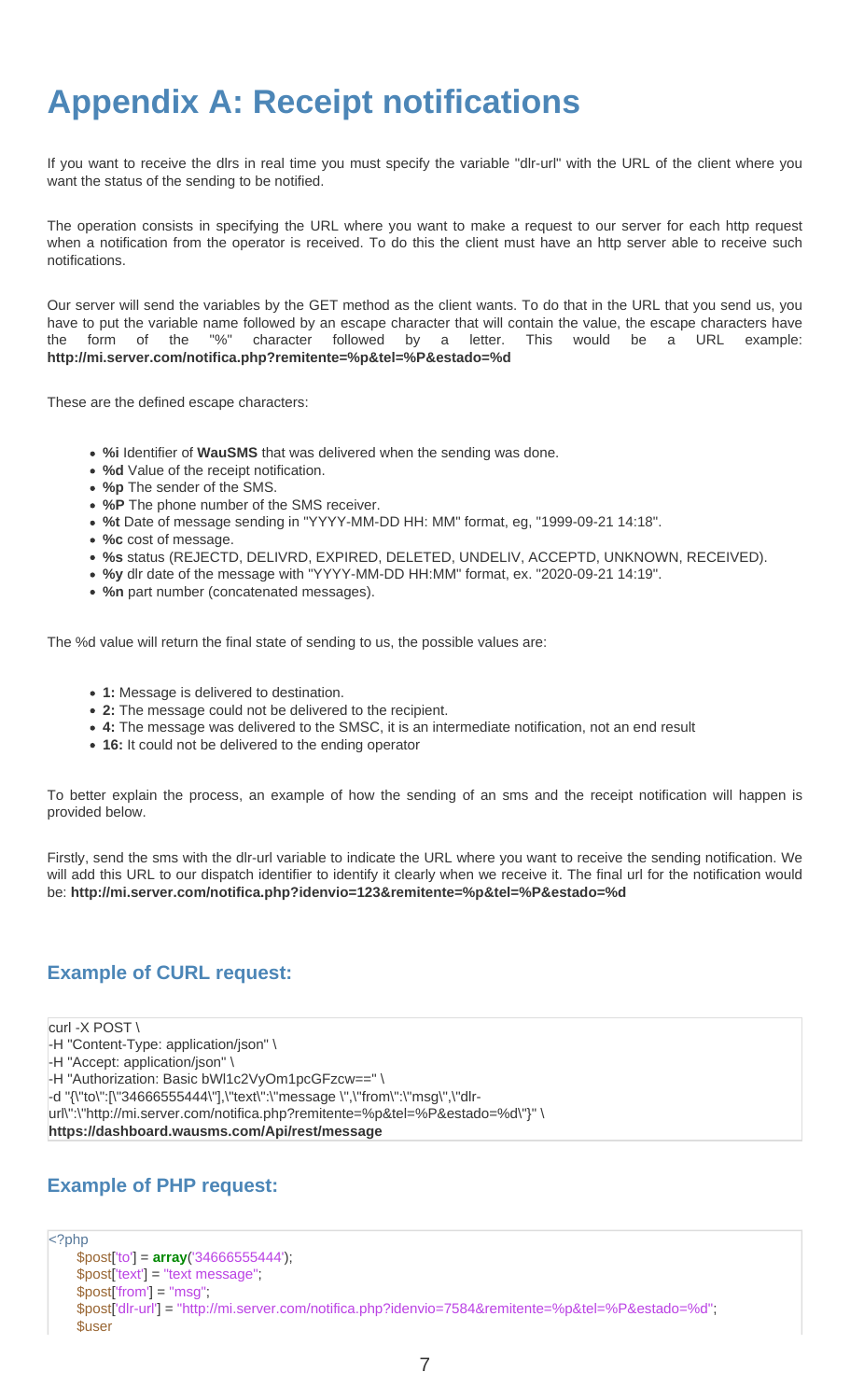```
="miuser"; 
    $password = 'mipass'; 
    $ch = curl_init();
    curl_setopt($ch, CURLOPT_URL, "https://dashboard.wausms.com/Api/rest/message"); 
    curl_setopt($ch, CURLOPT_RETURNTRANSFER, 1); 
    curl_setopt($ch, CURLOPT_POST, 1); 
    curl_setopt($ch, CURLOPT_POSTFIELDS, json_encode($post)); 
    curl_setopt($ch, CURLOPT_HTTPHEADER, 
    array( 
        "Accept: application/json", 
        "Authorization: Basic ".base64_encode($user.":".$password)));
    $result = curl\_exec ($ch);|2>
```
Assuming that all messages could be delivered, three requests with the state = 1, sender = TEST, ID sending = 7584, and the matching phone number will be delivered to the notification.php script.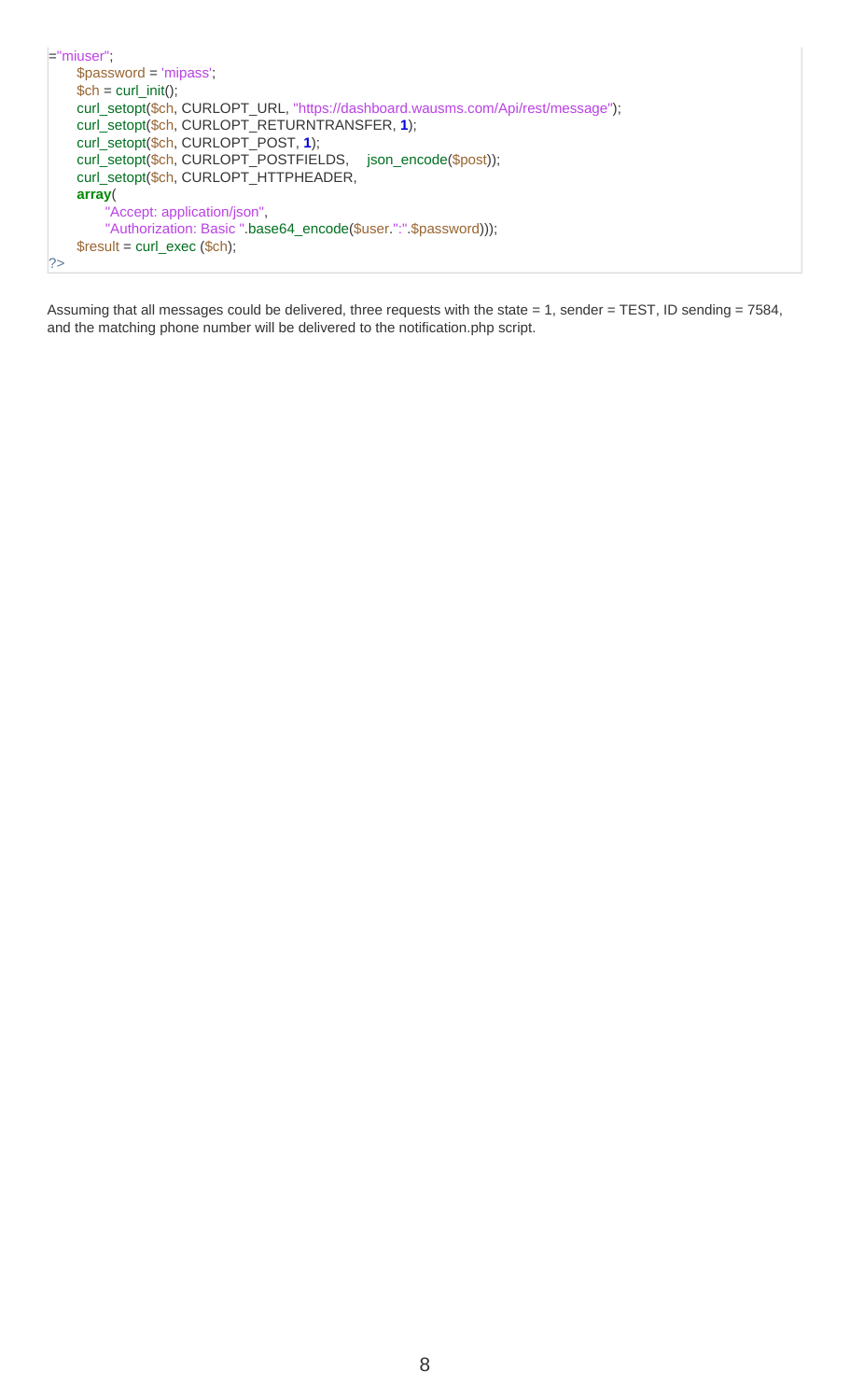## **Appendix B: Set of GSM7 characters**

Basic set of characters

|      | 0x00                                      | 0x10             | 0x20                       | 0x30                      | 0x40                                                                                                       | 0x50            | 0x60         | 0x70          |
|------|-------------------------------------------|------------------|----------------------------|---------------------------|------------------------------------------------------------------------------------------------------------|-----------------|--------------|---------------|
| 0x00 | $^{\textregistered}$                      | $\overline{?}$   | $\ensuremath{\mathsf{SP}}$ | $\mathsf{O}\xspace$       | $\mathbf{i}$                                                                                               | $\sf P$         | i            | p             |
| 0x01 | $\pounds$                                 | $\frac{1}{2}$    | L                          | $\mathbf{1}$              | $\mathsf A$                                                                                                | $\mathsf Q$     | $\mathsf a$  | $\mathtt{q}$  |
| 0x02 | $\, \, \raisebox{12pt}{$\scriptstyle \$}$ | $\tilde{?}$      | $\blacksquare$             | $\overline{2}$            | $\mathsf B$                                                                                                | $\sf B$         | $\sf b$      | $\mathsf{r}$  |
| 0x03 | ¥                                         | $\tilde{?}$      | $\#$                       | $\ensuremath{\mathsf{3}}$ | $\mathsf C$                                                                                                | $\mathsf S$     | $\mathtt{C}$ | $\mathsf S$   |
| 0x04 | è                                         | $\tilde{?}$      | $\boxtimes$                | $\overline{4}$            | $\mathsf D$                                                                                                | $\top$          | ${\sf d}$    | $\mathfrak t$ |
| 0x05 | $\acute{\text e}$                         | $\tilde{?}$      | $\%$                       | $\sqrt{5}$                | E                                                                                                          | $\cup$          | $\mathsf e$  | $\sf U$       |
| 0x06 | ù                                         | $\overline{?}$   | $\tilde{?}$                | $\,$ 6 $\,$               | F                                                                                                          | $\vee$          | $\mathsf f$  | $\mathsf V$   |
| 0x07 | ì                                         | $\tilde{?}$      | $\mathbf{r}$               | $\overline{7}$            | ${\mathsf G}$                                                                                              | ${\sf W}$       | $\mathsf g$  | ${\sf W}$     |
| 0x08 | ò                                         | $\ddot{?}$       | $\overline{(\ }$           | $\,8\,$                   | $\boldsymbol{\mathsf{H}}$                                                                                  | $\mathsf X$     | $\sf h$      | $\mathsf X$   |
| 0x09 | Ç                                         | $\tilde{?}$      | $\left( \right)$           | $\hbox{9}$                | $\mathsf{L}$                                                                                               | $\sf Y$         | $\mathbf{i}$ | У             |
| 0x0A | LF                                        | $\overline{?}$   | $\star$                    | ÷.                        | $\mathsf J$                                                                                                | $\mathsf Z$     | j            | $\mathsf Z$   |
| 0x0B | Ø                                         | ${\sf ESC}$      | $\boldsymbol{+}$           | $\vdots$                  | $\sf K$                                                                                                    | Ä               | $\sf k$      | ä             |
| 0x0C | Ø                                         | Æ                |                            | $\,<$                     | L                                                                                                          | Ö               | $\mathsf{L}$ | ö             |
| 0x0D | ${\sf CR}$                                | æ                | ÷,                         | $\!=$                     | $\mathsf{M}% _{T}=\mathsf{M}_{T}\!\left( a,b\right) ,\ \mathsf{M}_{T}=\mathsf{M}_{T}\!\left( a,b\right) ,$ | $\tilde{\rm N}$ | ${\sf m}$    | ñ             |
| 0x0E | Å                                         | $\, {\mathbb S}$ | t,                         | $\,>$                     | ${\sf N}$                                                                                                  | Ü               | $\mathsf n$  | ü             |
| 0x0F | $\mathring{\mathsf{a}}$                   | É                | $\sqrt{2}$                 | $\overline{?}$            | $\bigcirc$                                                                                                 | $\S$            | $\mathsf{o}$ | à             |

Extension of the basic character set, these characters occupy two positions

|      | 0x00 | 0x10     | 0x20 | 0x30 | 0x40 | 0x50 | 0x60 | 0x70 |
|------|------|----------|------|------|------|------|------|------|
| 0x00 |      |          |      |      |      |      |      |      |
| 0x01 |      |          |      |      |      |      |      |      |
| 0x02 |      |          |      |      |      |      |      |      |
| 0x03 |      |          |      |      |      |      |      |      |
| 0x04 |      | $\wedge$ |      |      |      |      |      |      |
| 0x05 |      |          |      |      |      |      | €    |      |